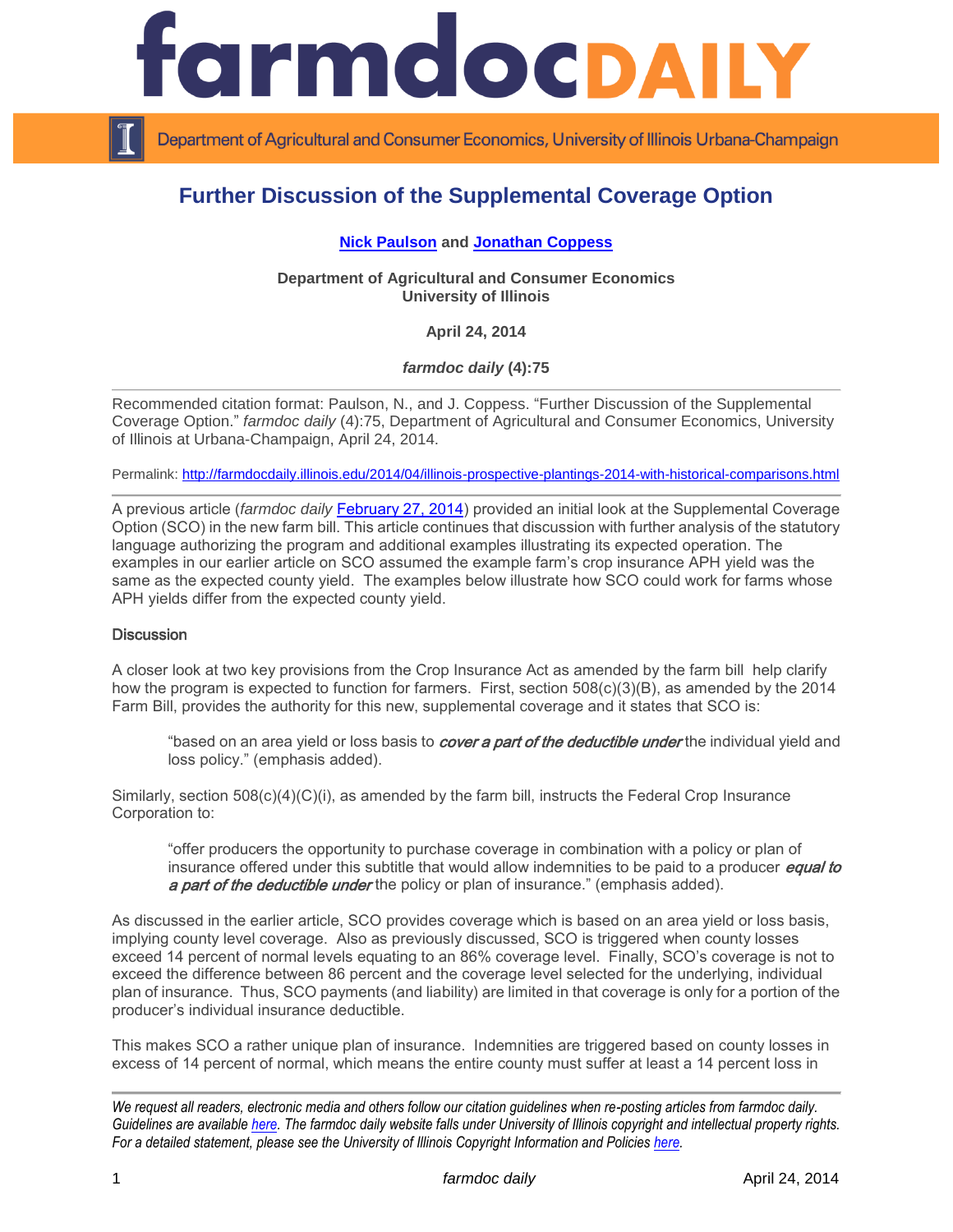order for any individual's SCO policy to pay an indemnity. However, the actual indemnity received by any individual producer will be tied to their individual deductible value. Based on this interpretation of the farm bill language above, SCO essentially provides a county trigger on a limited range of individual liability coverage. Losses in excess of 14% at the county level are required to trigger an SCO payment. The size of the county level loss results in a payment factor which is applied to the individual producer's insurance deductible to determine the actual SCO indemnity payment.

## Examples for SCO and an Individual Plan of Insurance

If county losses exceed 14% SCO payments are triggered for all producers carrying the supplemental coverage in that county. The magnitude of county level losses will be translated to an individual farm SCO payment via an SCO payment factor applied to the farm's maximum SCO payment representing the portion of the deductible covered by SCO (from 86% down to the individual coverage level).

In general, the SCO payment factor is defined as follows:

 $SCO$  Payment Factor =  $\left[ SCO\ Trigger\ \%\ -\ \frac{Actual\ County\ Review\Yield}{Expected\ Country\ Revenue\Yield}\right]$ SCO Trigger % – Individual Coverage Level

This payment factor scales the loss experienced at the county to a percentage of the deductible range covered by the SCO policy given the individual plan selected by the farmer. Multiplying this payment factor by the size of the farm's deductible range covered by SCO (the max SCO payment) yields the SCO payment received by the farm.

Table 1 illustrates some example insurance program calculations for corn for two individual farm cases. Both farms are located in a county with an area trend corn yield of 180 bushels per acre. Example farm 1 has a trend adjusted APH (TAPH) yield above the county average of 190 bushels per acre while farm 2 has a TAPH yield of 170 bushels per acre. This results in a county level expected revenue of \$828 per acre, and farm-level expected revenues of \$874 and \$782 per acre for farms 1 and 2, respectively.

We provide example calculations assuming SCO is coupled with an RP-HPE policy with an 80% coverage level. An RP-HPE policy at 80% coverage implies revenue guarantees of \$699 and \$629 per acre for farms 1 and 2, respectively. The SCO county trigger revenue (86% of expected revenue) is \$712 per acre. The maximum amount of coverage that SCO would provide each individual farm for this example is the portion of each farm's deductible falling between 86% and 80% of expected revenue, or 6% of expected farm revenue. The maximum SCO payment that farm 1 could receive is \$52.44 per acre (0.86 – 0.80 = 0.06; 0.06 x \$874 = \$52.44). The max SCO payment that farm 2 could receive is \$46.92 per acre.

| Table 1. County and Individual Insurance Guarantee<br><b>Calculations</b> |        |         |         |  |  |
|---------------------------------------------------------------------------|--------|---------|---------|--|--|
|                                                                           | County | Farm 1  | Farm 2  |  |  |
| Base Insurance Price                                                      | \$4.60 | \$4.60  | \$4.60  |  |  |
| Trend/APH Yield                                                           | 180    | 190     | 170     |  |  |
| <b>Expected Revenue</b>                                                   | \$828  | \$874   | \$782   |  |  |
| RP-HPE Coverage Level                                                     |        | 80%     | 80%     |  |  |
| RP-HPE Revenue Guarantee                                                  |        | \$699   | \$626   |  |  |
| SCO County Trigger Revenue                                                | \$712  |         |         |  |  |
| SCO Deductible Range Covered (max<br>payment)                             |        | \$52.44 | \$46.92 |  |  |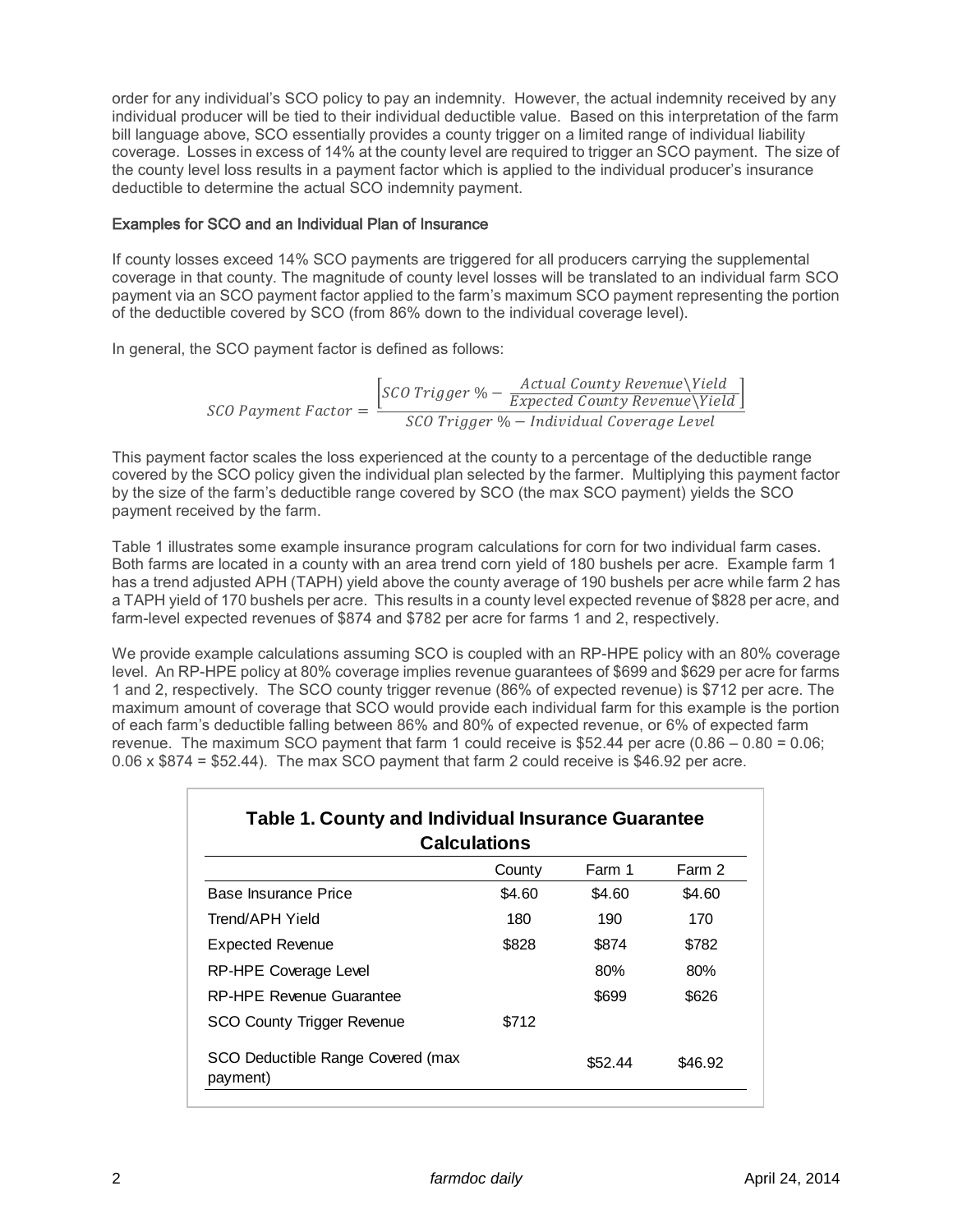In table 2 an example is provided where the harvest price is \$3.90 and the actual county yield is 180 bushels per acre. This results in actual county revenue of \$702 per acre, and an SCO payment rate of 0.20. Again, this payment rate represents the revenue loss at the county level as a percentage of the deductible range covered (in this case from 86% down to 80% of expected revenue).

$$
SCO Payment Factor = \frac{\left[0.86 - \frac{\$702}{\$828}\right]}{0.86 - 0.80} = \frac{\left[0.86 - 0.847\right]}{0.86 - 0.80} = 0.20
$$

This payment factor of 0.20 means that the loss at the county level will trigger individual SCO payments covering 20% of the deductible range covered for individual farms carrying SCO with 80% RP-HPE. This payment rate would differ for farms carrying different individual insurance plans and coverage levels coupled with SCO.

| Scenario 1                     | County | Farm 1  | Farm 2  |
|--------------------------------|--------|---------|---------|
| <b>Harvest Price</b>           | \$3.90 | \$3.90  | \$3.90  |
| Actual Yield                   | 180    | 200     | 160     |
| Actual Revenue                 | \$702  | \$780   | \$624   |
| <b>SCO Payment Rate</b>        | 0.20   |         |         |
| <b>SCO Payment</b>             |        | \$10.64 | \$9.52  |
| <b>RP Payment</b>              |        | \$0.00  | \$1.60  |
| <b>Total Insurance Payment</b> |        | \$10.64 | \$11.12 |

Example farm 1 has an actual yield of 200 bushels per acre, resulting in actual revenue of \$780 per acre. Farm 1 would receive an SCO payment equal to the SCO payment rate multiplied by the farm's max SCO payment, or \$10.64 per acre (0.20 x \$52.44 = \$10.64). Since actual revenue for farm 1 is greater than the RP-HPE guarantee, there would be no payment from the individual plan of insurance.

Example farm 2 has an actual yield of 160 bushels per acre, resulting in actual revenue of \$624 per acre. Farm 2 would receive an SCO payment equal to the SCO payment rate multiplied by the farm's max SCO payment, or \$9.52 per acre (0.20 x \$46.92 = \$9.52). Since farm 2's actual revenue also falls below their RP-HPE revenue guarantee, it would also receive an indemnity payment of \$1.60 per acre or total insurance payments of \$11.12 per acre.

In table 3 an example is provided where the harvest price is at an even lower level of \$3.50 per acre. The actual county yield in this example is 188 bushels per acre, resulting in actual county revenue of \$658 per acre. The SCO payment rate for farms with 80% RP-HPE coverage in this example would then be 100% since the actual revenue of \$658 falls below 80% of the county guarantee (0.80  $\times$  \$828 = \$662). Thus, farms in this county which coupled SCO with an 80% RP-HPE plan would receive the full portion of their farm deductible covered by SCO (from 86% down to 80% of their expected farm revenue).

Farm 1 has an actual yield of 195 bushels per acre and actual revenue of \$683 per acre in this example. The SCO payment for farm 1 is the maximum payment of \$52.44 per acre. Farm 1 would also receive a \$16.70 payment from their 80% RP-HPE plan, and a total insurance payment of \$69.14 per acre. Farm 2 has an actual yield of 180 bushels per acre and actual revenue of \$630 per acre. While farm 2 would also receive the maximum SCO payment of \$46.92, their actual revenue is not low enough to trigger a payment from the 80% RP-HPE policy.